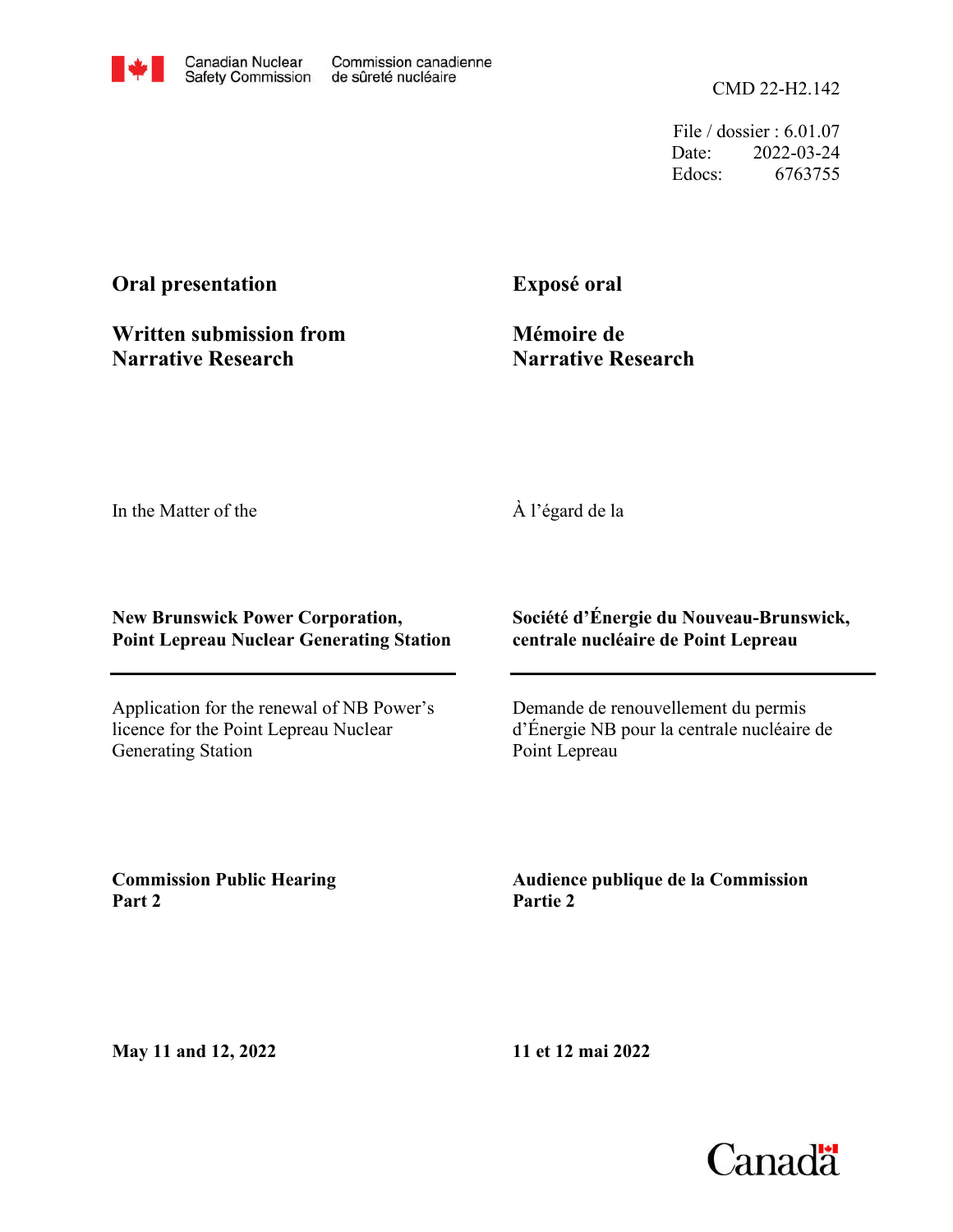March 24, 2022

Commission Registry Canadian Nuclear Safety Commission 280 Slater Street, P.O. Box 1046, Station B Ottawa, ON, K1P 5S9 Email: [interventions@cnsc-ccsn.gc.ca](mailto:interventions@cnsc-ccsn.gc.ca)

#### **RE:** Point Lepreau Operating License Renewal – 2022 H-02

Dear Sir or Madam:

Narrative Research (formerly known as Corporate Research Associates) is a marketing and public opinion research company that has been conducting public opinion research about the Point Lepreau Generating Station on behalf of NB Power for more than a decade. The research is based on a telephone survey of 600 adult New Brunswickers who are selected at random. The survey measures perceptions of the Generating Station on a number of factors including; being closely regulated, operating safely and in an environmental manner, helping the province meet emission targets and communicating with the public.

Narrative Research wishes to intervene by way of written and oral submission in the upcoming license renewal hearings. The data for the 2022 study is currently being collected and will be available before the hearings take place. In the meantime, I have included a summary slide from last year so that you can see the type of information that is collected.

Please consider this request, as we believe it important for the Commission to understand the perceptions of New Brunswickers regarding the Point Lepreau Generating Station.

In addition, please accept this letter of support for the renewal of the Point Lepreau Generating Station's operating license.

Sincerely,

Craig Wight Managing Director New Brunswick **CC:** Kduguay [kduguay@nbpower.com](mailto:kduguay@nbpower.com)



CRAIG WIGHT, CAIP Managing Director, New Brunswick NARRATIVE RESEARCH 506.496.2011 (W) 506.378.2899 (M) [cwight@narrativeresearch.ca](mailto:cwight@narrativeresearch.ca)